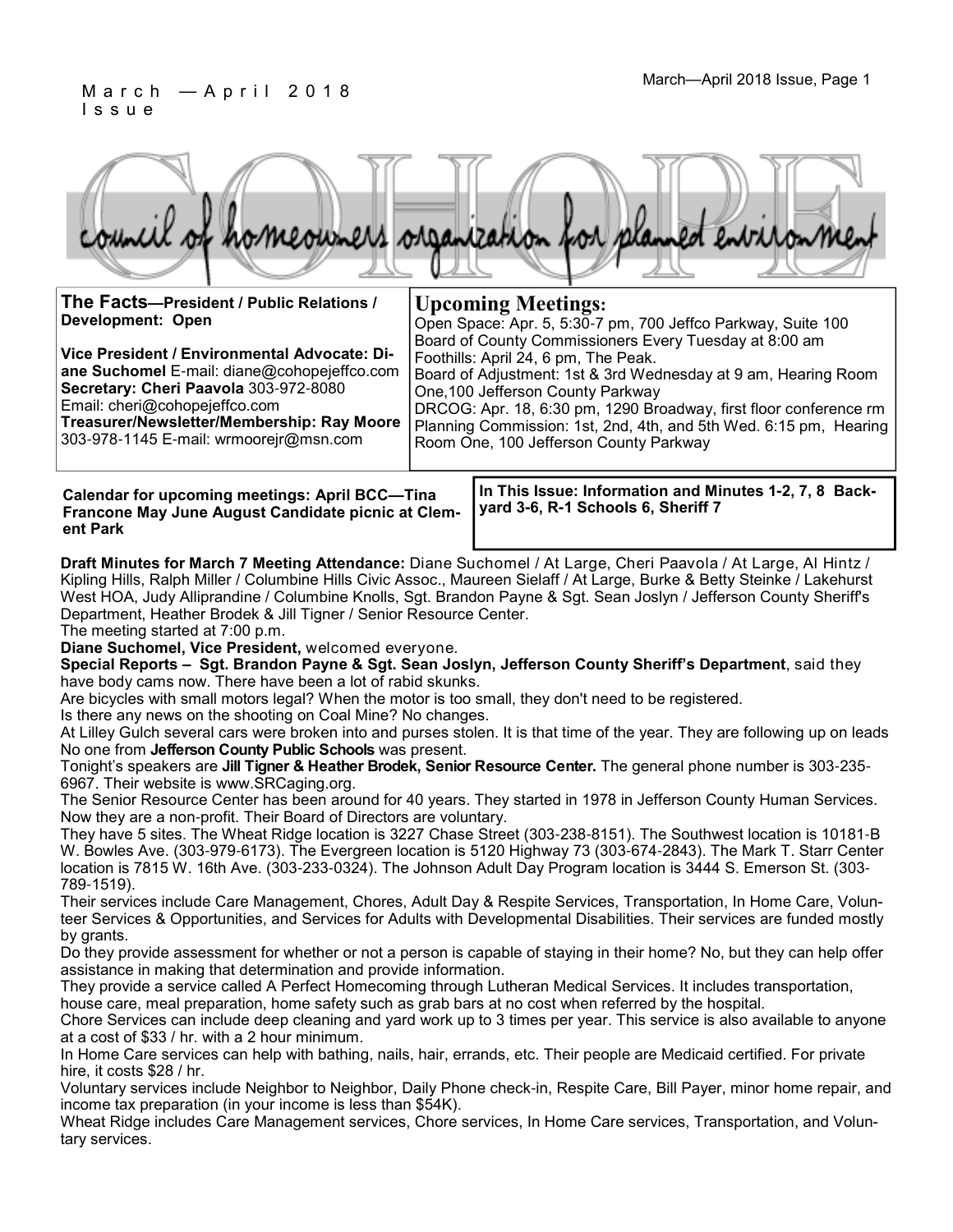Southwest includes classes, computers , notary services, board games, and AARP Safe Driving Class. Evergreen includes Respite Care services, temporary loan of equipment, Friday Cafe', and Meals on Wheels.

Starr Center provides assistance for Intellectual and Developmental Disabilities.

Johnson Adult Day Program provides Dementia Care services.

They have a fund raiser at 240 Union.

#### **Reports from Officers**

Roll Call was taken. We had 8 members present and had a quorum.

We do not have a President.

**Ray Moore, Treasurer**, was not present. We have \$1,579.39. Ray will be sending out Dues Statements in March. It was moved that we reserve Shelter #6 for our Aug. Picnic. The motion passed.

**Cheri Paavola, Secretary**, was present. The Minutes for Feb. were approved.

**Diane Suchomel, Vice President,** was present.

She said rabid skunks had been found at Foothills Golf Course. PLEASE vaccinate your animals. If you see a skunk in the day, something is wrong with it. Contact Animal Control at 303-271-5070. Report any suspicious behavior, dead animals, or bites.

Diane attended the community meeting for CMT 18-100812 which is for the northeast corner of Alkire and Bowles. This is the 3rd rezoning for this parcel. In 2016 it was rezoned for group home. Now they want it rezoned for age-restricted ranch style town homes that will start at \$400K. The church would sell the land to the developer if the rezoning is approved.

The following is a Community meeting.

CMT 18-104324 is for Quincy and C-470. The meeting is Mar. 20 at Kendallview Elementary School. It is for retail , fuel, and light industrial.

The following are Pre-applications.

PA 18-102458 is for 6365 W. Coal Mine Ave. It is for Columbine Estates. They want to divide a lot into 2 lots.

PA 18-103521 is for 11809 W. Coal Mine Ave. It is for changing the grade level at Summit Ridge.

PA 18-103517 is for Avilla Three Hills at Quincy and C-470. It is for 180 apartments.

PA 18-104640 is for 3523 S. Balsam St. It is south of Highway 285 between Kipling and Wadsworth. The property is church owned. They want it rezoned from R1 to Planned Development. They want to build 32 rent-free units.

RZ 18-102445 is for a rezoning for 8029 S. Marshall St. There is an ODP for 8 units. They want to increase it to 10 units. The Alternative Care facility has been there for 20 years. The zoning change would be from R1A to Planned Development.

Foothills Park and Recreation District will have a meeting on April 10th at 6:30 p.m. at West Ridge Elementary School. They will discuss the changes being made at Blue Heron Park.

Diane would like us to show support for the Jefferson County Sheriff's Department. They would appreciate receiving baked goods such as cakes, cookies, or banana nut bread. You can drop it off with a note of appreciation at their office during business hours Monday through Friday, 8 am to 5 pm. They also need adult volunteers for their 4th of July Fireworks Hotline. We do not know the exact dates/ times they would need volunteers.

The library has Income Tax forms. AARP also provides tax assistance although it is rumored that all of the appointments have been filled.

We do not have a speaker for April. Perhaps we can ask Tina Francone. *(Update*—*BCC members have been invited to be speakers at the April meeting)*

**Old Business** The position of President for COHOPE is still open.

**New Business** None.

**Announcements** Pat Ham was in rehab at the time of the meeting. Since then she has passed. We adjourned at 8:09 p.m.—*Cheri Paavola, Secretary*

| <b>COHOPE Treasury Activity: January 2018</b>                                                                  | W. R. Moore, Treasurer |         |  |
|----------------------------------------------------------------------------------------------------------------|------------------------|---------|--|
| <b>Beginning Balance March 7, 2018</b>                                                                         | 1579.39                |         |  |
| <b>Deposits</b>                                                                                                | 0.00                   |         |  |
| Withdrawals                                                                                                    | 163.52                 |         |  |
| Dues Mailout \$18.62                                                                                           | S                      |         |  |
| April Newsletter \$4.90<br>Clement Park Shelter for August picnic \$140<br><b>Ending Balance April 4, 2018</b> |                        | 1579.39 |  |

**COHOPE's Spring-time adopt-a-hwy clean up** on our adopted section of W Bowles Ave between S Simms St and C470 will be on Sat. 4/14(weather permitting). If it is snowing/raining then, we'll do the cleanup the following Saturday.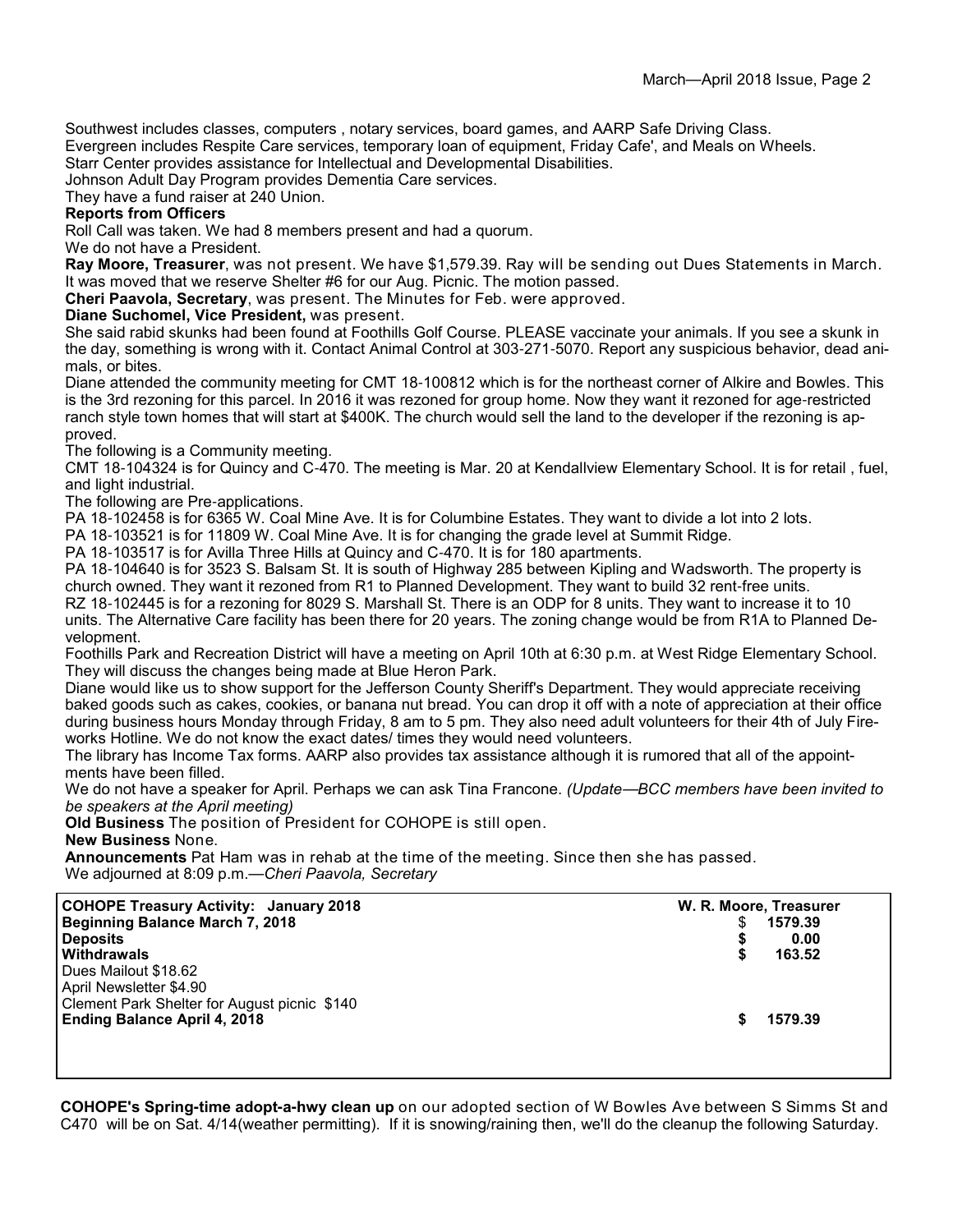# **THE BACKYARD**

## Columbine Hills News

**President's Corner** — Howdy folks, Finally, we are on the down side of winter . . . I remember wanting to take pot-shots at the groundhog last month, but I think we may make it to spring. I'm ready to start turning over ground and get my garden boxes ready. Hey the Caucuses were just a couple of days ago, did you do your part in the political process? Our Caucus meetings are held at Columbine High School – I can't tell you what room yet – but it will be clearly identified once you walk in the door. Come meet with us and share your political concerns.

You have all received a request from us to join CHICA. Please consider mailing that back with your \$25 donation. We can do only so much for our community when so few actually join. We only get about 20% of our neighbors to participate. I would really like to hear from you on how to make this effort more successful and how to make our community an even better place in which we all can live. The board meets the second Saturday of each month at 0900 and are open to the public. During the winter months we meet at St. Philip church at the corner of Ken Caryl and S Kendall. In the time of nicer weather we meet in the park on S Kendall and W Canyon Ave.

It is getting nicer and more people will be out for walks. Please be aware of foot and bicycle traffic as you drive through our neighborhood. I've seen people blow the stop signs on Kendall, but I'm hoping they are not residents. Please slow down and take our own people into consideration. Here's to an early spring!! Be the kind of neighbor you wish you had. — *Randy Montgomery, CHCA president, rmontgomery@frcs.org*

### **COLUMBINE KNOLLS VOICE**

*From* **January 8 Board Meeting Minutes—**Call to order at 8:31pm. In attendance: Matt Hale, John Buresh, Nathalie McClish, Larry Wambsganss, Skip Wilcox, Lee Woodbury, Tony Tierney and Birgit Whitelaw

**Public comments:** Can we pay our membership for 2018 tonight. Yes, that is possible.

**Committee reports:** Membership – Skip: Membership letters will go out for renewal.

**Covenants and Architectural Control--**Matt/Lee: One Pipsa was approved (new front porch, concrete poured)

COHOPE--Judy: Judy no longer on board but will represent CKHA at COHOPE

**New business:** Election of officers--nominated and voted for: Matt Hale, President, Tony Tierney, Vice-President, Nathalie McClish, Treasurer, Jack Luellen, Secretary, Birgit Whitelaw, Assistant Secretary. Meeting adjourned at 8:44pm.

**New E-1 Covenant Language Passes**—In January, the new Columbine Knolls E-1 covenant language passed by more than 600 homeowner signatures out of a possible 1008. Sixty-five "no" votes were recorded by the Columbine Knolls Covenant walkers. Two hundred letters were sent to trust owners, rental owners, etc. Of the two hundred letters sent out, 49 were returned with a vote for the new E-1 covenant language, and counted among the "yes" votes. Despite several attempts, we were unable to contact the rest of the homeowners. The new amendment has been filed in Jefferson County and takes effect immediately.

The new E-1 language clarifies how any proposal to change our covenants must occur. The person(s) or group(s) wanting a covenant change must do the following: 1. Inform all homeowners living in Columbine Knolls twice in writing about the proposed amendment, stating the proposed amendment clearly and who is proposing it.

2. Hold two public meetings 21+days apart to discuss the proposed amendment. The meetings must be held in a space that seats 100 people.

3. Hold a ballot vote given to all 1008 recorded homeowners. An approval of 50% + 1 of all homeowners is required to amend the covenants. In order to be counted, all ballots must be received within 90 days of receipt of the first ballot cast. Prior to recording, all ballots must be submitted for review and counting by an attorney licensed to practice in the state of Colorado.

The CK Covenant Group wishes to thank the more than 50 people who walked this final petition within our neighborhood. The most often-heard comment the CK Covenant walkers shared was how polite everyone was, whether they were for the covenants or not. Thank you, Columbine Knolls!

Homeowners, please be aware that NO petition may now change our covenants. Only a ballot vote can change the covenants. All future proposals to change our covenants must go through the above fair and transparent process. For the complete wording of the new amendment, please go to the Columbine Knolls Homeowners' Association Website at http:// www.ckha.org/info.php?pnum=21 Thank you again for keeping our neighborhood a great place to live. —*Kay Vargo, Barbara Childs*

## **Columbine Knolls South II Review**

*From* **President's Corner—** The My name is Bob Haberkorn and I am the new President of the CKSII HOA Board of Directors. I have lived in the neighborhood since 1992. I retired five years ago from Lockheed Martin after 30 years. I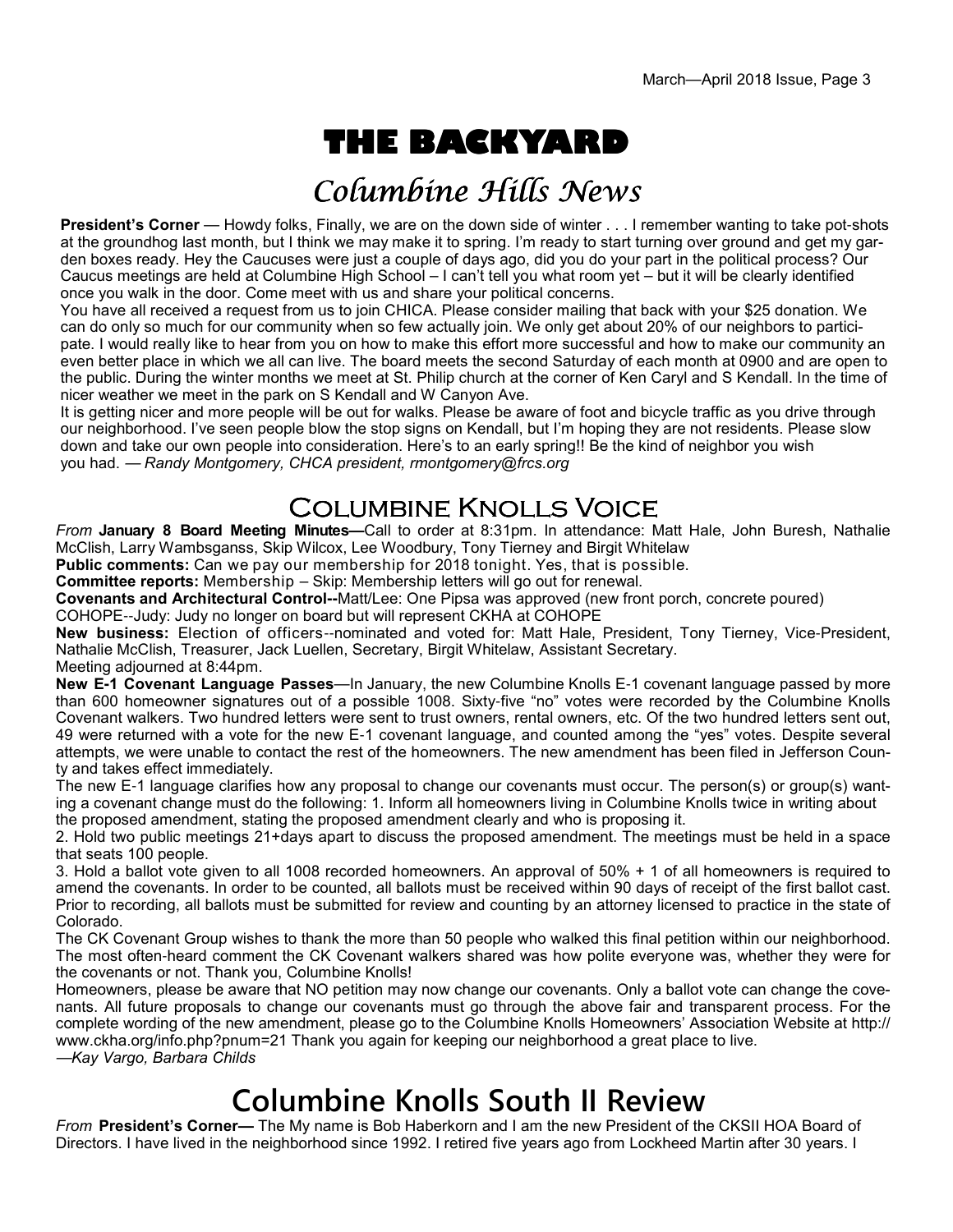graduated from Regis University and my wife, Stephanie, and I have been married for a little over 50 years. Stephanie and myself have two wonderful kids and two absolutely great grandkids. I hope to create a harmonious board that will serve our community needs and have fun doing it.

I would like to introduce the other members of the CKSII HOA Board of Directors. The Vice President/ACC Chair is Bob Pellegrini, who has served on the CKSII HOA Board for 5 years. He is a Colorado Native and has lived in the neighborhood since 2006. He has been married for 21 years and has one son age 12. He has been a small business owner for 31 years in primarily landscape and property maintenance. Debbie Opperman is the Board Treasurer. This is her seventh year on the Board serving the last five years as Treasurer. She says it can be a lot of work at times, but it's 'good work' as Ron Cunning, a past Treasurer, said to her once, and she agrees! She and her husband have lived in this community for 24 years. They have four children between them, all grown, and five grandchildren. She says they are blessed to be able to spend a lot of time with them; lots of laughter, and no drama! She has been a residential mortgage Loan Officer for 30+ years and loves her job.

Chris Reynolds is the Board Secretary and is new to the Board. She is the busy mother of two: her 11-year-old daughter goes to Falcon Bluffs and her 8-year-old son attends Coronado. She is the Senior Manager of the Global Learning and Systems function at Terumo BCT, a medical device manufacturer and one of the largest employers in the of Lakewood. She and her husband Jim have lived in the CKSII neighborhood for nearly 10 years. For fun, she enjoys reading, walking around the neighborhood, and traveling with her family.

Steve Kalney is returning to the Board after a brief break and will serve as Director/ACC. He and his wife moved into Columbine Knolls South II in 2001 from Washington State. They have one son who is currently in the U.S. Navy serving in Japan. They enjoy all of the outdoor activities that Colorado has to offer. He's been in a Business Management roll since 1992, serving many different functions of management. He enjoys living in this neighborhood and looks forward to keeping it a great place to live in the future.

Pam Horiszny serves on the Board as a Director. She has served on the Board for two years and was just re-elected to an additional one-year term. She moved to CKSII in December 2015 from Ann Arbor, MI. Her younger daughter and her family live in Denver and she is actively involved in the care of her two grandsons. She is a retired CPA and has a long history of serving on the boards of non-profit and governmental entities. She is currently serving on the Jefferson County Audit Committee, the Girls Athletic Leadership School Finance Committee and as Co-Treasurer of St. Paul's Episcopal Church in Lakewood. Golfing and cycling are her primary recreational activities.

Joshua Kunkel is a new member of the Board and is a Director/ ACC. He and his wife have lived in CKSII for almost 8 years. They have two young girls who attend Coronado and an area preschool. They love the community and the neighbors they have met around them. When they aren't at home they most likely will be traveling to the ocean, camping and spending evenings on the lake. Joshua is a general contractor in the metro area and has 15 years of building and construction management experience. This is his first year serving on the HOA Board and he is excited to represent and enhance the community.

Stephanie Haberkorn will chair the Landscape Committee and Jennifer Blake will chair the Welcome Committee. We are still looking for a volunteer to chair the Social Committee. Thank you to the volunteers who signed up to serve on the Landscape, Social and Welcome Committees. We are extremely thankful to those willing to volunteer their time to help make CKSII a wonderful place for each of us to live! Please contact me or anyone else on the Board if you would like to volunteer.

This is the time of year that the CKSII Board of Directors interview and selects the newsletter carrier for our community newsletter, The Review, for the upcoming year. We are looking forward to meeting with the candidates at our upcoming meeting on March 13 and want to thank Brooklyn Webb for a job well done delivering the newsletters this past year. The next CKSII HOA sponsored event will be the Community Garage Sale on June 1st and 2nd and large item pick-up on June 6th. This is a great time to clean out your garage and closets and make a little money at the same time! —*Bob Haberkorn, President CKSII HOA*

### Columbine West Civic Association Newsletter

*From* **A Moment With The Board** The February 14th monthly meeting was held at Dutch Creek Elementary, most of the Board/Officers were in attendance even though it was Valentine's Day. One resident was in attendance to get some clarification on a covenant 'friendly letter'. The neighbor shared a few comments such as "I never received/ signed any covenants when I purchased my house" and "if I do not pay dues I am not a member and can't be in violation". Our Covenant Control Liaison spent some time explaining the process of violation notices and how the Title Co is responsible to give you a copy of covenants at closing. It is important to remember that any homeowner/ renter in Columbine West is governed by the covenants. If you need a copy you can contact CWCAtalk@gmail.com. The agenda included items for review and those in attendance shared their updates.

The Easter Egg Hunt is scheduled for the weekend before Easter, March 24th. Looking forward to having the event at the park by the Columbine West pool, but if the weather doesn't cooperate we have an inside venue secured. We will post signs at the park on the day of the event if we are moving inside.

In May we will again offer CWCA neighbors the opportunity to rid your garages of treasures when the Community Garage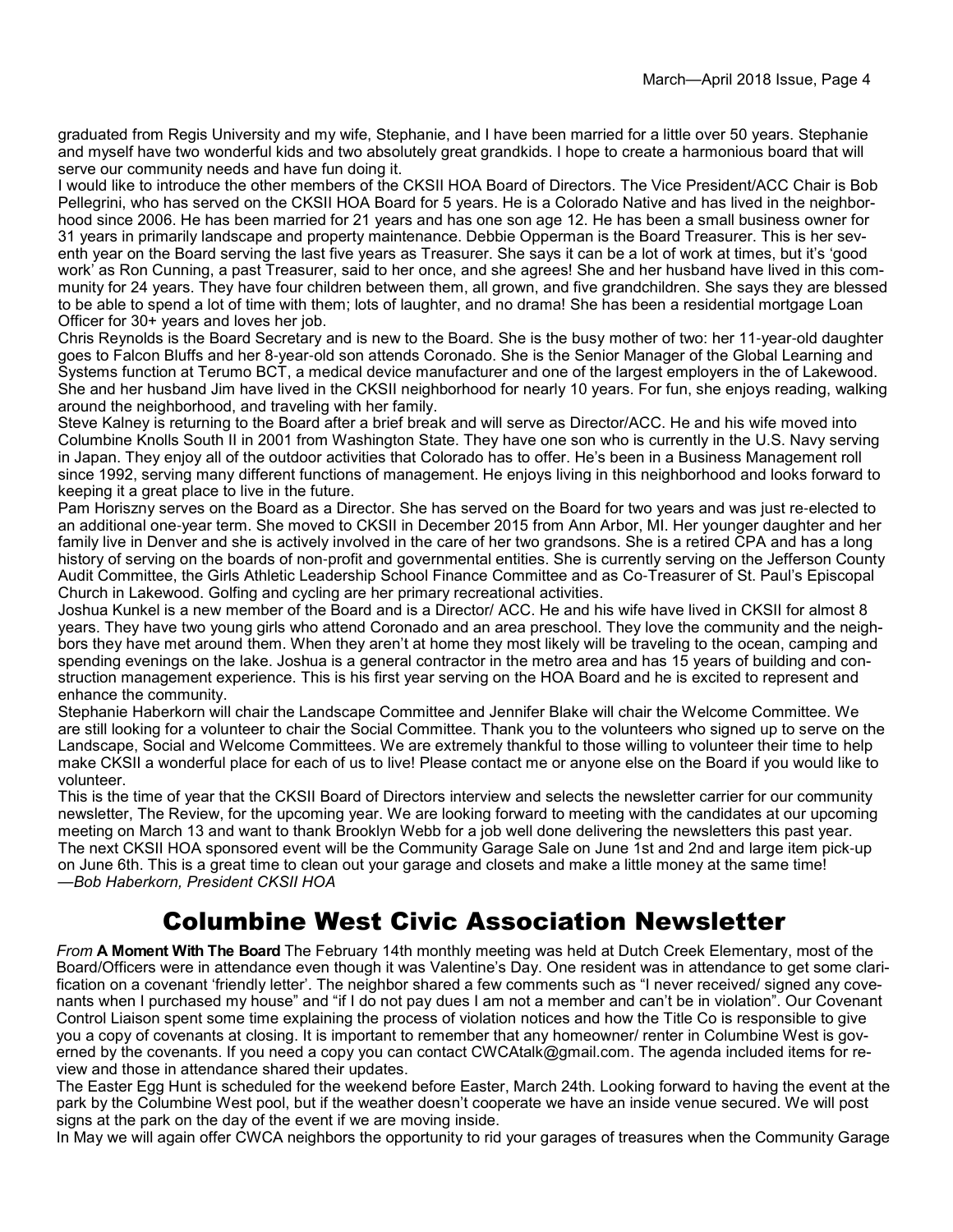Sale advertises. We are also planning and securing the vendors that will be available for Dumpster Day, June 16th. Look for Free Swim Nights, Yard of the Month, Garden Days & National Night Out too. All of these events are funded by the financial commitment of Columbine West neighbors who become paid members.

Paid Members are voting members for annual elections in May. Paid Members can also participate at Dumpster Day without any additional entrance fee. (Electronic recycling may have some additional fee).

Thank you all for your continued investment into the Columbine West Community. If you have questions or any suggestion of ideas feel free to email CWCAtalk@gmail.com. Look forward to hearing from the community.

Residents are encouraged to attend any monthly meeting the next one is March 14th at 7:00 p.m., Dutch Creek Elementary School, second Wednesday of the Month.

## The Leawood Rapporter

*From* **Leawood Civic Association Minutes of February 7, 2017** Board Members Present: Paul O'Connor, Richard White, Chip Langowski, Debby Baker, Rhonda Eveleth, Nancy Bock and new board member Mike Karbach. **LCA Annual Meeting** - The meeting convened at 7:00 PM. The first order of business was the election of board members for a two-year term. The board members elected are as follows: President: Paul O'Connor, Vice President: Chip Langowski, Treasurer: Mike Karbach, Secretary: Angela Langowski.

**Treasurer's Report -** Richard presented the treasurer's report, which included LCA current account balances, payments received, and bills paid. Richard formally transferred the treasurer's duties to Mike. Mike and Paul will go to the bank to complete the transfer of duties. The Board completed the paperwork required by the Post Office to transfer the key for the Box to Mike. Mike will also assume the responsibility of being the contact for rental of Leawood Elementary for LCA activities.

**Easter Egg Hunt** - The date for the 2018 Easter Egg Hunt is March 24th. If there is bad weather on the 24th, the makeup date is March 31st. The budget for the event is \$300. Board members will stuff the eggs on March 21st at 6:30. **2018 Membership Drive** - The membership drive begins March 1st. Chip presented an informational flyer about the LCA that he proposed be included in the next issue of the Rapporter. It was agreed that the flyer be included in the March edi-

tion. The membership drive banners will be put up around the neighborhood on March 1st. LCA membership mailers will be sent in May.

**Student Scholarships -** The submission deadline for applications is Saturday, March 31st. Members will review applications and contact the applicants for interviews.

**Leawood Neighborhood Jay Court Entrance** - The stone wall on the west side of the entrance was hit by a car again during a recent storm. Rhonda and Mike were able to repair the wall temporarily, but a permanent solution is needed. The Board received three positive residents' responses to a discussion listed in the January 8th meeting minutes of creating a Go Fund Me account to raise funds to re-do the Jay Court entrance. The board decided to move forward with setting up a GoFundMe drive to raise money to replace the wall and re-do the Jay Ct. entrance.

The final item of the evening was to thank Richard for his service on the board. Richard had been Treasurer and an invaluable LCA volunteer for more than 8 years. His service was and continues to be appreciated. Richard will continue as a general board member.

The meeting adjourned at 8:05 p.m.

*From* **Leawood Metropolitan Recreation and Park District Minutes February 5, 2018** The meeting was called to order at 6:36 PM at the home of Linda Smith, 6417 S. Gray Ct. by President Kyle Sargent. Members present were: Directors Donna Snyder/Treasurer, Debby Baker/Special Projects, Linda Smith/VP Secretary and Dave Padilla, Parks Manager. Director Jennifer Dawe was absent.

**Public Comment/Correspondence** – Several residents commented on the cell tower research. See info in Old Business.

**Treasurer's Report –** The Treasurer's Report was presented by Donna. Ownership tax revenue was received but no property tax revenue has been received yet. Invoices for the month include: United Site Services (port-a-potties), doggie bags, Denver Water, Waste Management, Xcel, Special District Association dues, reimbursement to Linda for supplies for minutes and election books, invoice from Rich for trash removal from parks, Dave's invoice including invoice for 2 snow removal events and reimbursement to petty cash.

**Parks Manager Report** –Dave noted that Linda painted the big Weaver Park wooden sign with new paint. Dave presented costs for volleyball nets and was advised to purchase one to be put up in the spring and taken down in late fall. There were several snow events that Dave removed snow and added ice melt to some icy areas. Doggie bags holders were inspected and replenished as needed.

**New Business – 2018 Maintenance contract** - Dave presented Weston's maintenance contract for 2018. He reviewed the past several year's contract amounts in comparison and stated there was only a slight increase from 2017. Weston has done an excellent job for us and he recommends we continue with their service. Kyle moved we accept the contract from Weston for 2018. Linda seconded, and the motion passed unanimously.

**Survey of Filing 2 and 6, Track A** - Aztec Consultants performed a survey of the property the District did not realize until recently that it owned. The survey came back showing six lots had fences encroaching on park property including part of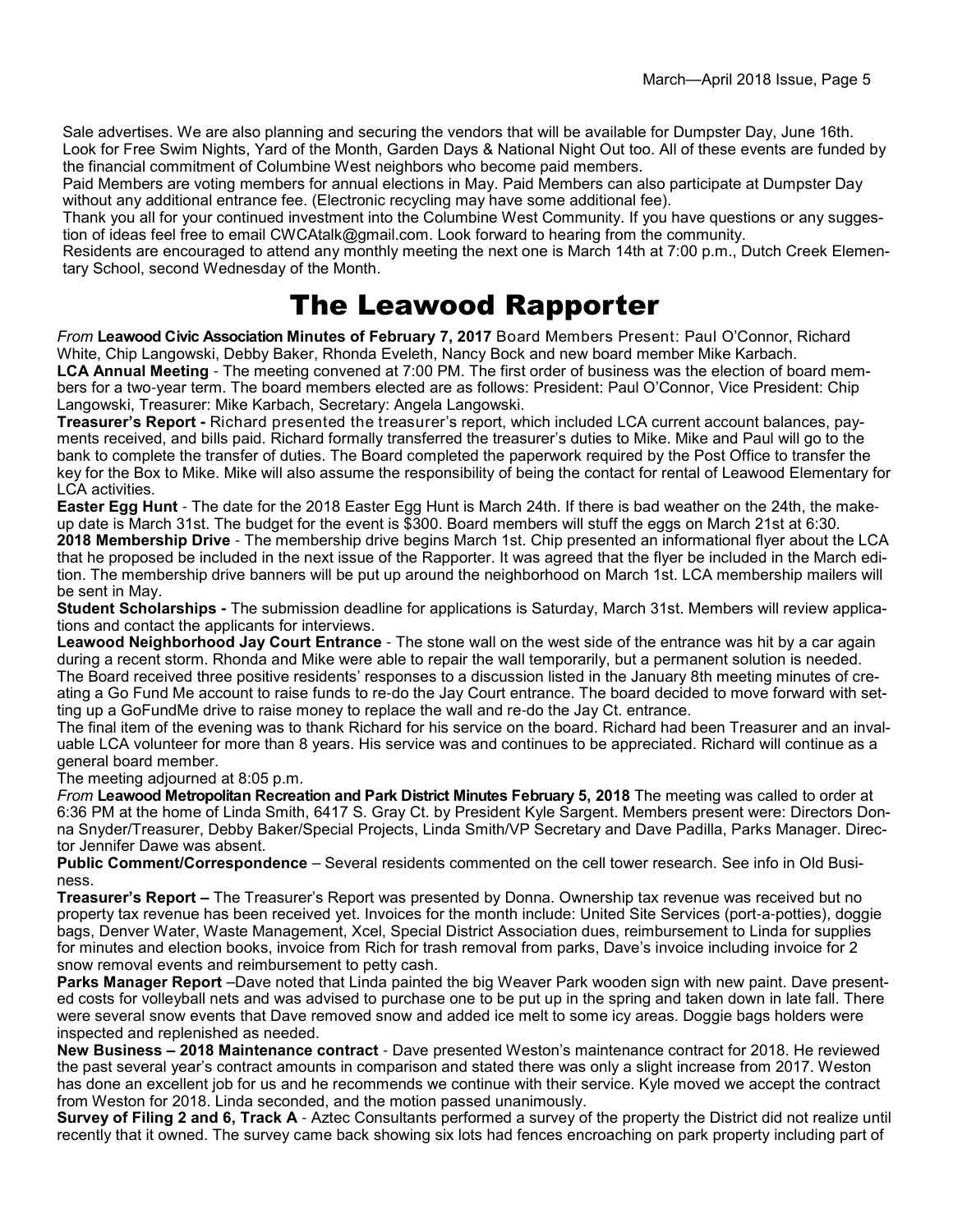one shed. Kyle will write letters to these property owners letting them know of the survey findings, much like we did with the owners in Raccoon Hollar park. While the District is not currently requesting that fences be reset to the legal boundaries, we want the owners to know of the survey as this can impact property owners' legal liability, and that significant repair to existing fences, new fences, or the sale of the property would require fencing that was not on park property. The District will work with property owners as needed to discuss the situation and identify solutions.

**Letter to South Metro and Littleton Fire** – Kyle will send a letter to the two fire districts that are looking to merge stating our concern regarding keeping the Coal Mine station open. It would certainly impact the parks for response time to emergencies, and property values which would affect our revenues for maintaining the parks.

**Good Property sale update** – Kyle is to draft a letter to Jefferson County Planning requesting the new development be part of our park district. The impact from the people in the development would impact the park use, particularly in Raccoon Hollar and Weaver parks.

**2018 Projects –** Tabled until March meeting.

**Old Business—2018 Election** – Linda, as the Designated Election Official ("DEO"), stated a Call for Nominations public notice will be posted in the Columbine Courier in their February 8/9 issue. March 2, 2018 is the statutory deadline to deliver the Self Nomination and Acceptance form to the DEO. (All information is based on Colorado Election statutes.) Debby Baker and Jennifer Dawe are up for re-election for a four year term and have shown interest in continuing on the Board

**Cell tower suggestion** – Linda checked with Jefferson County Planning and Zoning (P & Z) to see if a cell tower would be allowed in Weaver Park. P & Z stated zoning would allow us to have one. This suggestion to the board about a cell tower was made as a possible source of revenue. The District received three negative comments on placing a cell tower so close to our residents, including concerns about possible impacts on residents' health. Preliminary research showed 26 towers within 4 miles of Weaver Park. The closest tower is owned by AT&T Wireless, .66 miles away (near King Soopers off Coal Mile). After a discussion, the Board has chosen not to pursue this cell tower installation at this time. The meeting was adjourned 8:20 PM.— *Linda T. Smith, Director, Vice President and Secretary*

Posting location: District Board's agendas are posted by the Clerk to the Jefferson County Board of Commissioners board. Future Meetings: March 14, April 11, May 9, 2018

#### Woodbourne

*From* **Notes From the Board President** January and February have come and gone. March is here, and we are already gearing up for the spring and summer. This year the Easter Egg hunt will be held on Saturday, March 24, 2018, starting at 10:00 a.m. John and Martha Smith do a great job behind the scenes, but we need help on the day of the hunt to set up and run the show. Please see the article in this newsletter for additional information.

We are also preparing for the Annual Homeowners Meeting next month. This important meeting will be held on April 18, 2018, starting at 7:00 p.m. in the Woodbourne clubhouse. It is important for us to have a quorum so we can hold this meeting. Please attend this meeting so you can be updated on neighborhood information and help elect Board members. There will be three Board member openings this year and we encourage you to volunteer if you are interested. If you cannot make it, please submit a proxy prior to the meeting.

Finally, while we may still have snow on the ground, the pool season will be here before you know it. If you have an interest in being a lifeguard, please contact Perfect Pools at www.perfect-pools.com. Some pools do not support lifeguards from the local community, but we believe that this represents a great opportunity for our community members to gain important life experience.

Please contact Litha Spies with Management Specialists at 720-974-4224 with any questions—*James Meyer, President*

**Jeffco Public Schools Board Meetings**— **2017-2018 Board of Education Meeting Schedule** *(from website)*

The Jefferson County Board of Education encourages you to become involved in the education of the youth in our community. You are invited to attend Board of Education meetings, and/or watch/listen to them through our video streaming or audio files. Meetings take place in the Education Center building, 1829 Denver West Dr., Bldg. 27, 5th floor in Golden, off I-70/Denver West Blvd. Meeting agendas are available here.

Regular BUSINESS Meetings, 6:00 p.m., Board Room, 5th floor: - April 5, May 3, June 7, 2018. Study Sessions/Special Meetings, Board Room, 5th floor:

UPDATE: In order to better engage all Jeffco students and community members as well as providing more efficient management of the Board's work calendar, a new schedule for study sessions will be piloted this Spring beginning in March. Regular business meetings, generally held on the first Thursdays, with a study session at 5 p.m., will not change. The new schedule allows for daytime study sessions at the second monthly meeting beginning at 9 a.m. April 5, 9\*, 16(noon), May 7\*; June 7, 11\*.

\*9:00 am meeting

#### **PARTICIPATE IN A BOARD OF EDUCATION MEETING**

Your opinion and feedback are important to the Board of Education. Community members may address the Board at regular business meetings. Find out how to sign up to speak to the Board of Education. Link is: https://jeffco.ss12.sharpschool.com/cms/One.aspx?portalId=627965&pageId=926558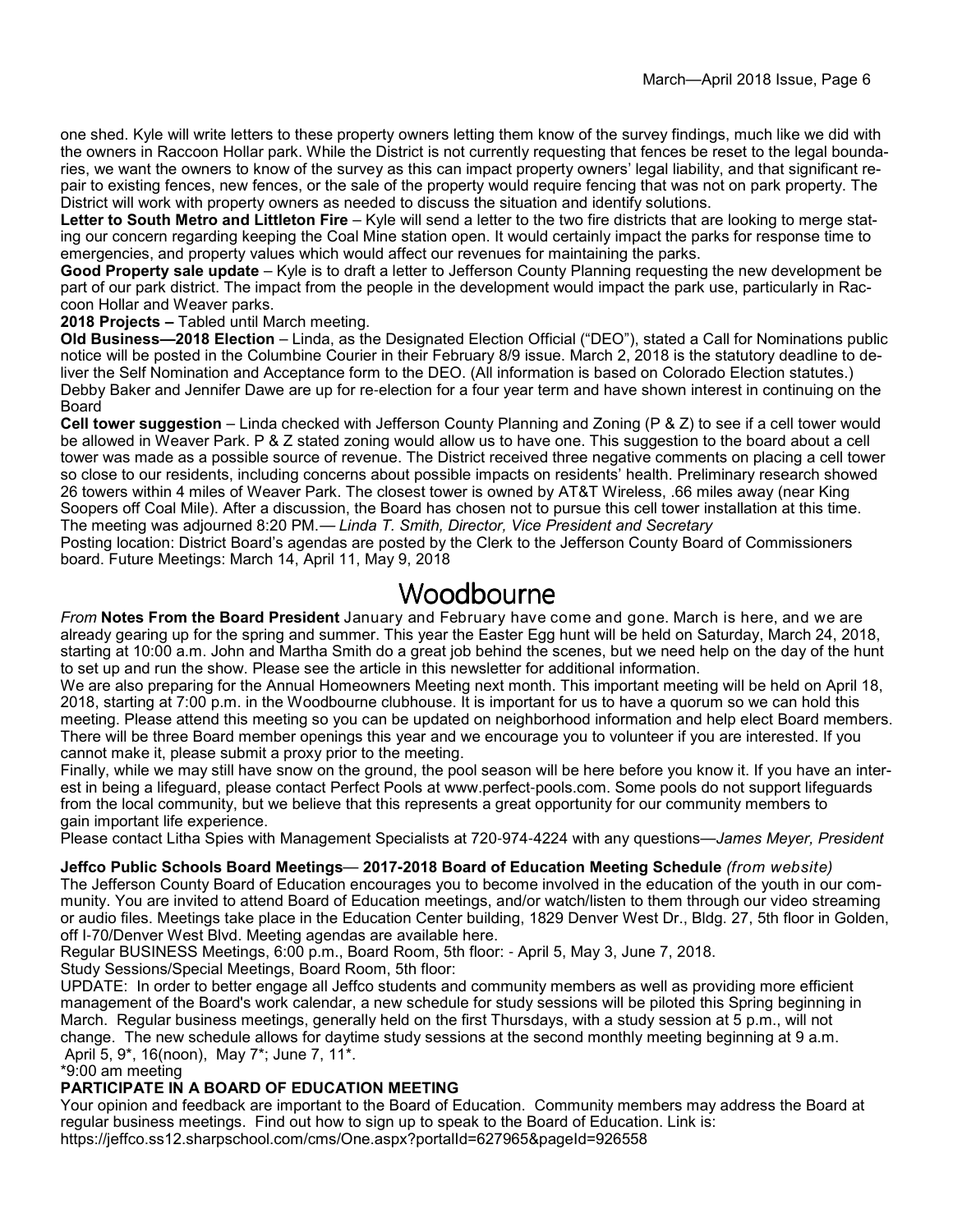*From* **Engage Jeffco newsletter: Renewing Your License Plates in Colorado Just Got a Little Easier -** Citizens in 12 Colorado counties now have the option to renew their vehicle registrations at any of the 18 self-service kiosks located in participating counties.

"This kiosk technology, launched last summer, has made a difference by reducing wait times and allowed staff to assist customers with more complex title and registration transactions." - said Clerk and Recorder, Faye Griffin. - "With the addition of cross-county registration renewals, another level of customer convenience is available. If you live in Jefferson County, but work, shop, go on vacation, or attend college in another participating county, you can use any kiosk along the way to renew your license plate."

Simply type your license plate number on the touch screen, or scan the barcode on your renewal postcard; then pay taxes and fees by check, credit or debit card. Visit the Clerk & Recorder website for more information and to view a list of kiosk locations. Jeffco's is at :Lakewood Motor Vehicle Office, 2099 Wadsworth Blvd. Ste. K., Lakewood

**Sheriff Seeking New Members for Citizens Advisory Council** Dear Community Partner, The Sheriff's Office has had a Citizens' Advisory Council since 1992. The council is comprised of Jefferson County residents and business owners who have a vested interest in serving our community and are willing to help improve local law enforcement. I am currently seeking new members for the council and hope you would consider this opportunity to provide your input. The Citizens' Advisory Council meets with me every-other month to provide input, offer feedback, and make recommendations on operational and business type issues. Together we strive to identify and meet citizen needs, and develop and achieve department goals and objectives. The council also helps evaluate the overall effectiveness of the Sheriff's Office. If you are agreeable to joining the Citizens Advisory Council to help achieve our vision for Jefferson County to be a safe place to live, learn, work, and play, then I encourage you to complete an online application here:

https://www.jeffco.us/FormCenter/Sheriffs-Office-19/Citizen-Advisory-Council-Application-187 Thank you for the consideration and for your continued partnership with the JCSO, **Jeff Shrader, Sheriff Jefferson County Sheriff's Office** *From Nextdoor.com*

**JCPH Statement Regarding the 2018 County Health Rankings**—Every year, the Robert Wood Johnson Foundation and the University of Wisconsin Population Health Institute release the County Health Rankings, a tool to benchmark health outcomes in each county and identify top factors that influence a county's health. In 2018, Jefferson County was ranked as the 8th healthiest county in Colorado based on health outcomes, and 13th based on health factors (of 58 ranked counties). This is an improvement from 2017, where Jefferson County ranked 11th and 14th, respectively. We are very proud of our progress and pleased to be one of the top-ranking counties in the state.

According to the Rankings, areas of strength in Jefferson County include positive health behaviors, such as a physically active community and a low number of teen pregnancies. Jefferson County also scored very well on access to clinical care — most people have health insurance, and there are enough physicians and dentists to serve our community. And when looking at the determinants of health, our community is largely educated, employed and earning a living wage. As a whole, Jefferson County is a healthy, thriving community.

But as we celebrate strong population health, it's our responsibility as Jefferson County's public health leader to dig deeper. Issues like smoking and excessive drinking, severe housing problems and poor air quality persist — and often have a greater effect on our county's most vulnerable populations. A person of American Indian/Alaska Native ethnicity is more likely to smoke tobacco. A low-income individual is more likely to struggle to find affordable and stable housing. An older adult or young child is more likely to suffer from respiratory issues from air pollution. And while we scored well on access to care overall, it's still difficult for some populations to get the care they need.

Jefferson County Public Health (JCPH) and other community organizations are continuing to make progress in these areas. Below are just a few examples:

JCPH's Tobacco Prevention Initiative is implementing tobacco use prevention projects that focus on reducing the toll of tobacco. Most recently, the Initiative has been working to help public and affordable housing providers implement smoke- and vapor-free policies.

As part of Communities That Care, JCPH and community partners are implementing an evidence-based community change process focused on preventing youth substance misuse, violence and depression.

Many local organizations, such as the Jefferson County Housing Authority, The Action Center and Family Tree, are working to ensure housing and other basic needs are met for our population.

All Denver Metro and northern front-range counties in Colorado struggle with poor air quality primarily due to transportation factors and population growth. The Colorado Department of Public Health and Environment, Colorado Department of Transportation, Denver Regional Council of Governments, Regional Air Quality Council, Regional Transportation District and many others are implementing efforts to promote cleaner transportation options, such as carpooling and mass transit, and reduce emissions.

These areas for improvement were also identified in our ongoing Community Health Needs Assessment, which will help prioritize JCPH's work through our forthcoming Community Health Improvement Plan. Many of these issues are regional challenges, and we are working with our neighboring counties to address them as part of the Metro Denver Partnership for Health.